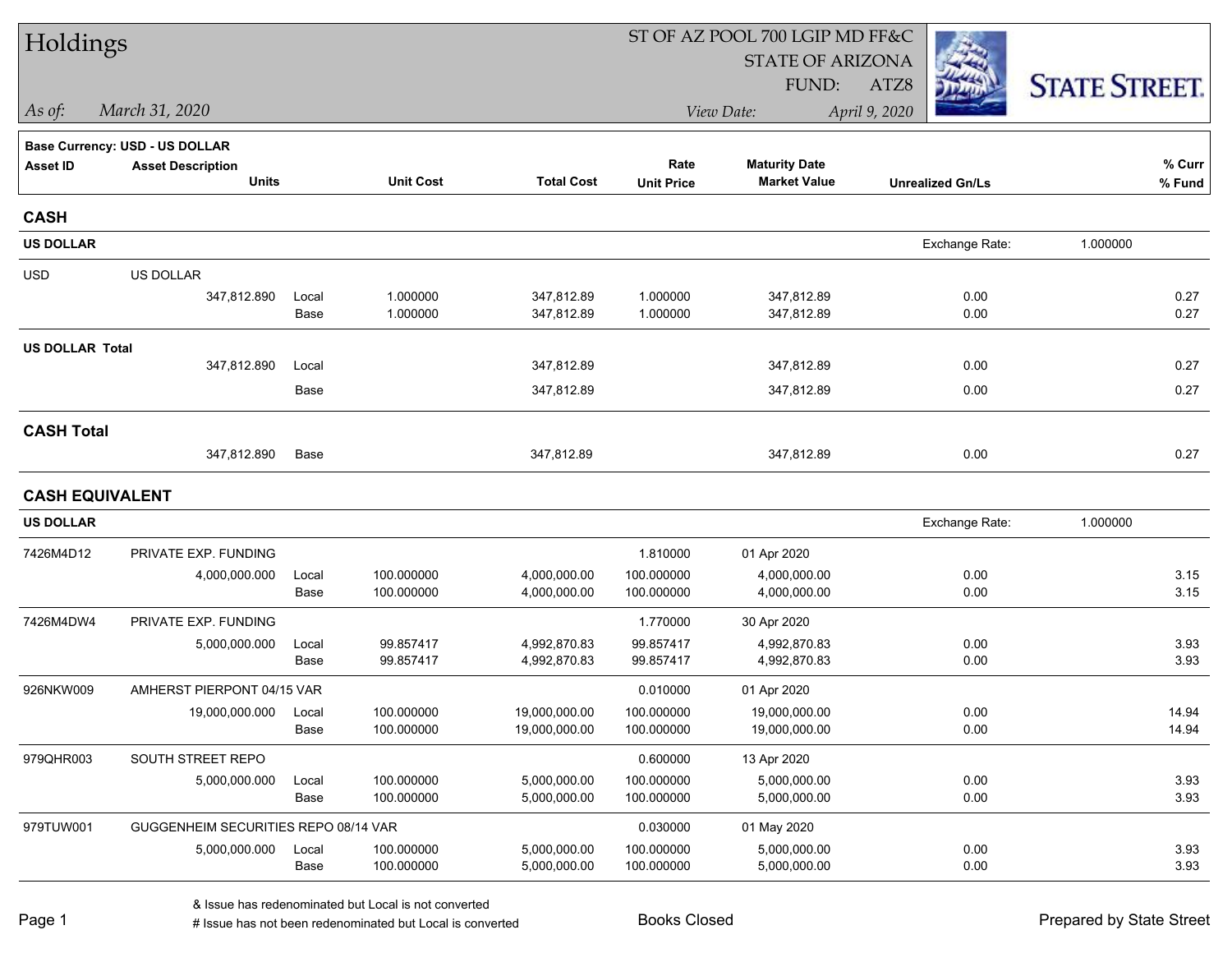| Holdings                     |                                                  |               |                          |                              |                          | ST OF AZ POOL 700 LGIP MD FF&C |                         |                      |
|------------------------------|--------------------------------------------------|---------------|--------------------------|------------------------------|--------------------------|--------------------------------|-------------------------|----------------------|
|                              |                                                  |               |                          |                              |                          | <b>STATE OF ARIZONA</b>        |                         |                      |
|                              |                                                  |               |                          |                              |                          | FUND:                          | ATZ8                    | <b>STATE STREET.</b> |
| $As$ of:                     | March 31, 2020                                   |               |                          |                              |                          | View Date:                     | April 9, 2020           |                      |
|                              | <b>Base Currency: USD - US DOLLAR</b>            |               |                          |                              |                          |                                |                         |                      |
| <b>Asset ID</b>              | <b>Asset Description</b>                         |               |                          |                              | Rate                     | <b>Maturity Date</b>           |                         | % Curr               |
|                              | <b>Units</b>                                     |               | <b>Unit Cost</b>         | <b>Total Cost</b>            | <b>Unit Price</b>        | <b>Market Value</b>            | <b>Unrealized Gn/Ls</b> | % Fund               |
| <b>US DOLLAR Total</b>       |                                                  |               |                          |                              |                          |                                |                         |                      |
|                              | 38,000,000.000                                   | Local         |                          | 37,992,870.83                |                          | 37,992,870.83                  | 0.00                    | 29.87                |
|                              |                                                  | Base          |                          | 37,992,870.83                |                          | 37,992,870.83                  | 0.00                    | 29.87                |
| <b>CASH EQUIVALENT Total</b> |                                                  |               |                          |                              |                          |                                |                         |                      |
|                              | 38,000,000.000                                   | Base          |                          | 37,992,870.83                |                          | 37,992,870.83                  | 0.00                    | 29.87                |
| <b>FIXED INCOME</b>          |                                                  |               |                          |                              |                          |                                |                         |                      |
| <b>US DOLLAR</b>             |                                                  |               |                          |                              |                          |                                | Exchange Rate:          | 1.000000             |
| 30218HAA5                    | EXPORT LEASING 2009 LLC US GOVT GUAR 08/21 1.859 |               |                          |                              | 1.859000                 | 28 Aug 2021                    |                         |                      |
|                              | 191,692.860                                      | Local         | 100.246759               | 192,165.88                   | 100.403285               | 192,465.93                     | 300.05                  | 0.15                 |
| Original Face:               | 1,000,000.000                                    | Base          | 100.246759               | 192,165.88                   | 100.403285               | 192,465.93                     | 300.05                  | 0.15                 |
| 36178GHQ0                    | GNMA POOL AA8339 GN 08/27 FIXED 3                |               |                          |                              | 3.000000                 | 15 Aug 2027                    |                         |                      |
| Original Face:               | 1,050,582.850<br>5,000,000.000                   | Local<br>Base | 103.419027<br>103.419027 | 1,086,502.56<br>1,086,502.56 | 104.759020<br>104.759020 | 1,100,580.30<br>1,100,580.30   | 14,077.74<br>14,077.74  | 0.87<br>0.87         |
|                              |                                                  |               |                          |                              |                          |                                |                         |                      |
| 36179MAF7                    | GNMA II POOL MA0006 G2 04/27 FIXED 2.5           |               |                          |                              | 2.500000                 | 20 Apr 2027                    |                         |                      |
| Original Face:               | 929,620.810<br>4,372,786.000                     | Local<br>Base | 102.640618<br>102.640618 | 954,168.54<br>954,168.54     | 103.516691<br>103.516691 | 962,312.70<br>962,312.70       | 8,144.16<br>8,144.16    | 0.76<br>0.76         |
|                              |                                                  |               |                          |                              |                          |                                |                         |                      |
| 36179MCH1                    | GNMA II POOL MA0072 G2 05/27 FIXED 2.5           |               |                          |                              | 2.500000                 | 20 May 2027                    |                         |                      |
| Original Face:               | 1,118,235.450<br>5,000,000.000                   | Local<br>Base | 102.321991<br>102.321991 | 1,144,200.78<br>1,144,200.78 | 103.518037<br>103.518037 | 1,157,575.39<br>1,157,575.39   | 13,374.61<br>13,374.61  | 0.91<br>0.91         |
| 36179MGP9                    | GNMA II POOL MA0206 G2 07/27 FIXED 3.5           |               |                          |                              | 3.500000                 | 20 Jul 2027                    |                         |                      |
|                              | 615,282.980 Local                                |               | 103.777857               | 638,527.49                   | 104.835302               | 645,033.77                     | 6,506.28                | 0.51                 |
| Original Face:               | 4,169,641.000                                    | Base          | 103.777857               | 638,527.49                   | 104.835302               | 645,033.77                     | 6,506.28                | 0.51                 |
| 36179NDH8                    | GNMA II POOL MA1004 G2 05/43 FIXED 3             |               |                          |                              | 3.000000                 | 20 May 2043                    |                         |                      |
|                              | 619,836.740                                      | Local         | 101.172025               | 627,101.38                   | 105.333218               | 652,893.98                     | 25,792.60               | 0.51                 |
| Original Face:               | 2,000,000.000                                    | Base          | 101.172025               | 627,101.38                   | 105.333218               | 652,893.98                     | 25,792.60               | 0.51                 |
| 36202F3T1                    | GNMA II POOL 005310 G2 02/27 FIXED 3.5           |               |                          |                              | 3.500000                 | 20 Feb 2027                    |                         |                      |
|                              | 441,403.560                                      | Local         | 102.516359               | 452,510.86                   | 103.784019               | 458,106.35                     | 5,595.49                | 0.36                 |
| Original Face:               | 2,910,888.000                                    | Base          | 102.516359               | 452,510.86                   | 103.784019               | 458,106.35                     | 5,595.49                | 0.36                 |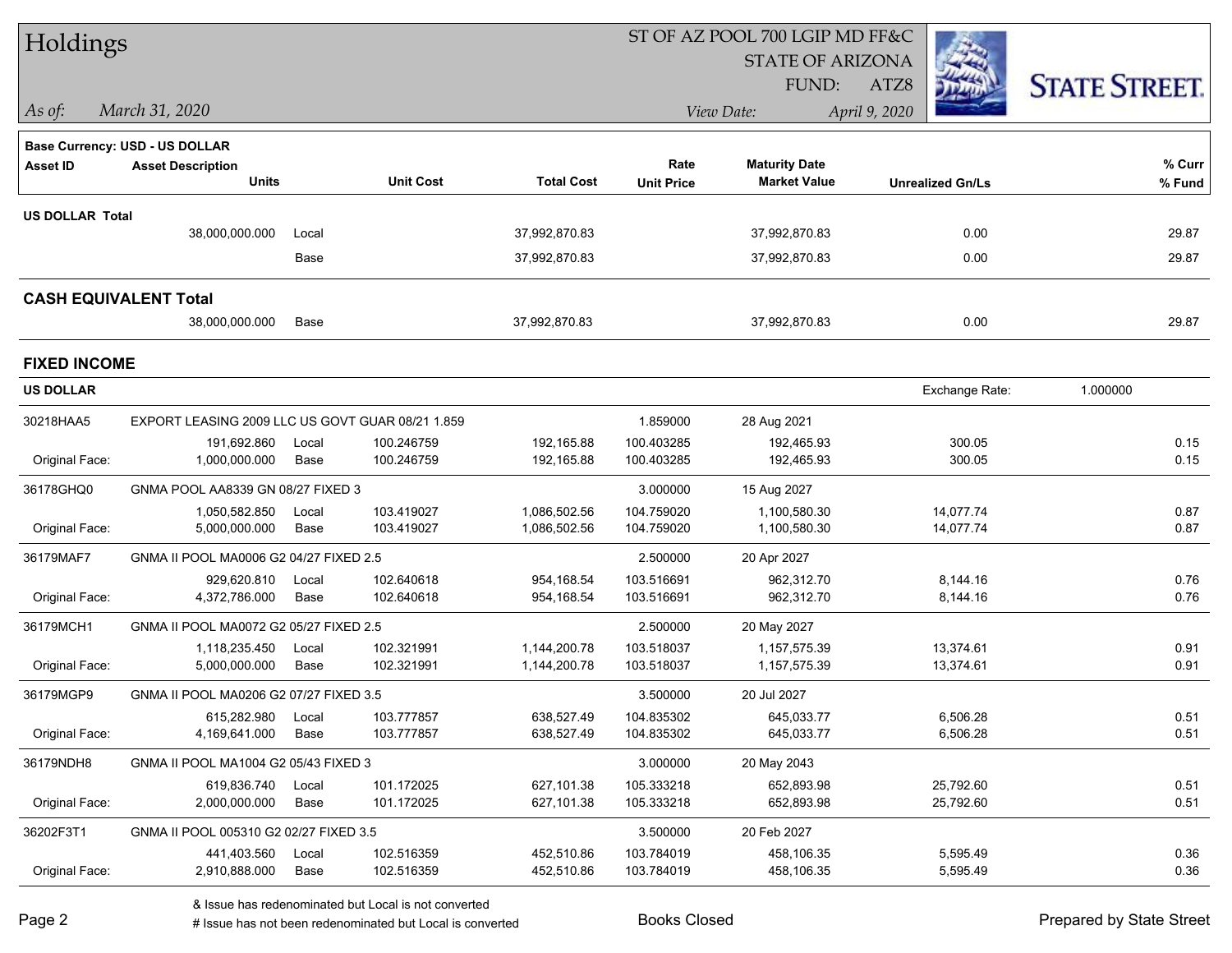### ST OF AZ POOL 700 LGIP MD FF&C

STATE OF ARIZONA

FUND:



*March 31, 2020 As of: View Date: April 9, 2020*

ATZ8

| <b>Base Currency: USD - US DOLLAR</b> |  |
|---------------------------------------|--|
|                                       |  |
|                                       |  |

| <b>Asset ID</b> | <b>Asset Description</b><br><b>Units</b>       |       | <b>Unit Cost</b> | <b>Total Cost</b> | Rate<br><b>Unit Price</b> | <b>Maturity Date</b><br><b>Market Value</b> | <b>Unrealized Gn/Ls</b> | % Curr<br>% Fund |
|-----------------|------------------------------------------------|-------|------------------|-------------------|---------------------------|---------------------------------------------|-------------------------|------------------|
|                 |                                                |       |                  |                   |                           |                                             |                         |                  |
| 36225E3Y6       | GNMA II POOL 082614 G2 09/40 FLOATING VAR      |       |                  |                   | 3.250000                  | 20 Sep 2040                                 |                         |                  |
|                 | 774,547.800                                    | Local | 103.142134       | 798,885.13        | 102.990934                | 797,714.01                                  | $-1,171.12$             | 0.63             |
| Original Face:  | 9,450,000.000                                  | Base  | 103.142134       | 798,885.13        | 102.990934                | 797,714.01                                  | $-1,171.12$             | 0.63             |
| 3622A2EM0       | GNMA POOL 783740 GN 12/27 FIXED 2.5            |       |                  |                   | 2.500000                  | 15 Dec 2027                                 |                         |                  |
|                 | 644,756.940                                    | Local | 101.161659       | 652,246.82        | 104.062050                | 670,947.29                                  | 18,700.47               | 0.53             |
| Original Face:  | 2,500,000.000                                  | Base  | 101.161659       | 652,246.82        | 104.062050                | 670,947.29                                  | 18,700.47               | 0.53             |
| 3622A2F31       | GNMA II POOL 783786 G2 06/28 FIXED 2.5         |       |                  |                   | 2.500000                  | 20 Jun 2028                                 |                         |                  |
|                 | 490,181.310                                    | Local | 101.108508       | 495,615.01        | 101.859377                | 499,295.63                                  | 3,680.62                | 0.39             |
| Original Face:  | 1,500,000.000                                  | Base  | 101.108508       | 495,615.01        | 101.859377                | 499,295.63                                  | 3,680.62                | 0.39             |
| 36230M3Y1       | GNMA POOL 753515 GN 11/40 FIXED 4              |       |                  |                   | 4.000000                  | 15 Nov 2040                                 |                         |                  |
|                 | 784,256.020                                    | Local | 105.502187       | 827,407.25        | 108.194749                | 848,523.83                                  | 21,116.58               | 0.67             |
| Original Face:  | 5,872,458.000                                  | Base  | 105.502187       | 827,407.25        | 108.194749                | 848,523.83                                  | 21,116.58               | 0.67             |
| 36241KZ76       | GNMA POOL 782566 GN 02/24 FIXED 5.5            |       |                  | 5.500000          | 15 Feb 2024               |                                             |                         |                  |
|                 | 23,927.100                                     | Local | 102.065440       | 24,421.30         | 106.127322                | 25,393.19                                   | 971.89                  | 0.02             |
| Original Face:  | 1,000,000.000                                  | Base  | 102.065440       | 24,421.30         | 106.127322                | 25,393.19                                   | 971.89                  | 0.02             |
| 36290TK65       | GNMA POOL 616917 GN 12/35 FIXED 5              |       |                  |                   | 5.000000                  | 15 Dec 2035                                 |                         |                  |
|                 | 39,168.210                                     | Local | 104.748392       | 41,028.07         | 108.880070                | 42,646.37                                   | 1,618.30                | 0.03             |
| Original Face:  | 1,000,000.000                                  | Base  | 104.748392       | 41,028.07         | 108.880070                | 42,646.37                                   | 1,618.30                | 0.03             |
| 36294XCP9       | GNMA POOL 662578 GN 09/22 FIXED 5              |       |                  |                   | 5.000000                  | 15 Sep 2022                                 |                         |                  |
|                 | 333.540                                        | Local | 101.082329       | 337.15            | 104.265182                | 347.77                                      | 10.62                   | 0.00             |
| Original Face:  | 25,000.000                                     | Base  | 101.082329       | 337.15            | 104.265182                | 347.77                                      | 10.62                   | 0.00             |
| 36297KGS4       | GNMA POOL 714009 GN 10/39 FIXED 5              |       |                  |                   | 5.000000                  | 15 Oct 2039                                 |                         |                  |
|                 | 91,357.800                                     | Local | 103.277826       | 94,352.35         | 111.295359                | 101,676.99                                  | 7,324.64                | 0.08             |
| Original Face:  | 2,000,000.000                                  | Base  | 103.277826       | 94,352.35         | 111.295359                | 101,676.99                                  | 7,324.64                | 0.08             |
| 38374C5H0       | GOVERNMENT NATIONAL MORTGAGE A GNR 2003 85 PD  |       |                  |                   | 4.000000                  | 20 Mar 2033                                 |                         |                  |
|                 | 2,493.390                                      | Local | 100.000000       | 2,493.39          | 101.008010                | 2,518.52                                    | 25.13                   | 0.00             |
| Original Face:  | 410,000.000                                    | Base  | 100.000000       | 2,493.39          | 101.008010                | 2,518.52                                    | 25.13                   | 0.00             |
| 38376R6Y7       | GOVERNMENT NATIONAL MORTGAGE A GNR 2017 H18 FE |       |                  |                   | 1.861880                  | 20 Jun 2063                                 |                         |                  |
|                 | 209,380.890                                    | Local | 100.000000       | 209,380.89        | 99.765300                 | 208,889.47                                  | $-491.42$               | 0.16             |
| Original Face:  | 4,967,302.000                                  | Base  | 100.000000       | 209,380.89        | 99.765300                 | 208,889.47                                  | $-491.42$               | 0.16             |
|                 |                                                |       |                  |                   |                           |                                             |                         |                  |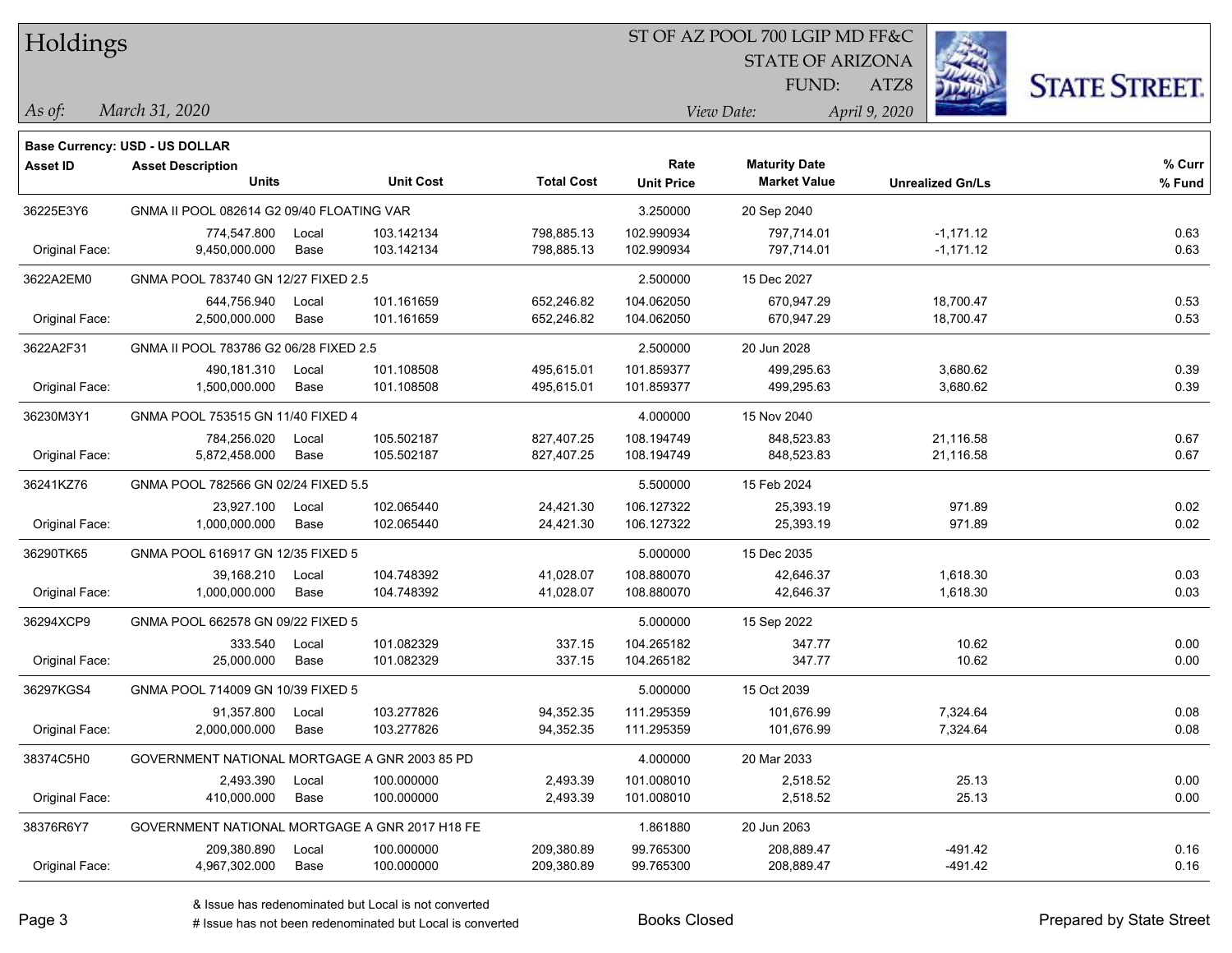#### ST OF AZ POOL 700 LGIP MD FF&C

STATE OF ARIZONA

FUND:



*March 31, 2020 As of: View Date: April 9, 2020*

ATZ8

|                 | <b>Base Currency: USD - US DOLLAR</b>          |       |                  |                   |                   |                      |                         |        |
|-----------------|------------------------------------------------|-------|------------------|-------------------|-------------------|----------------------|-------------------------|--------|
| <b>Asset ID</b> | <b>Asset Description</b>                       |       |                  |                   | Rate              | <b>Maturity Date</b> |                         | % Curr |
|                 | <b>Units</b>                                   |       | <b>Unit Cost</b> | <b>Total Cost</b> | <b>Unit Price</b> | <b>Market Value</b>  | <b>Unrealized Gn/Ls</b> | % Fund |
| 38377YWD8       | GOVERNMENT NATIONAL MORTGAGE A GNR 2011 140 PC |       |                  |                   | 2.000000          | 16 Aug 2039          |                         |        |
|                 | 423,778.200                                    | Local | 101.055059       | 428,249.31        | 101.334740        | 429,434.54           | 1,185.23                | 0.34   |
| Original Face:  | 2,720,000.000                                  | Base  | 101.055059       | 428,249.31        | 101.334740        | 429,434.54           | 1,185.23                | 0.34   |
| 38378B4Q9       | GOVERNMENT NATIONAL MORTGAGE A GNR 2013 7 C    |       |                  | 2.637000          | 16 May 2051       |                      |                         |        |
|                 | 309,629.120                                    | Local | 101.527053       | 314, 357. 32      | 100.705810        | 311,814.51           | $-2,542.81$             | 0.25   |
| Original Face:  | 4,000,000.000                                  | Base  | 101.527053       | 314,357.32        | 100.705810        | 311,814.51           | -2,542.81               | 0.25   |
| 38378H4K9       | GOVERNMENT NATIONAL MORTGAGE A GNR 2012 124 KB |       |                  |                   | 2.000000          | 20 Jul 2042          |                         |        |
|                 | 1,666,061.760                                  | Local | 102.104632       | 1,701,126.23      | 102.733700        | 1,711,606.89         | 10,480.66               | 1.35   |
| Original Face:  | 4,400,000.000                                  | Base  | 102.104632       | 1,701,126.23      | 102.733700        | 1,711,606.89         | 10,480.66               | 1.35   |
| 38378KBF5       | GOVERNMENT NATIONAL MORTGAGE A GNR 2013 30 A   |       |                  |                   | 1.500000          | 16 May 2042          |                         |        |
|                 | 1,561,477.350                                  | Local | 99.345980        | 1,551,264.97      | 99.075410         | 1,547,040.09         | -4,224.88               | 1.22   |
| Original Face:  | 3,000,000.000                                  | Base  | 99.345980        | 1,551,264.97      | 99.075410         | 1,547,040.09         | $-4,224.88$             | 1.22   |
| 38378KES4       | GOVERNMENT NATIONAL MORTGAGE A GNR 2013 45 AB  |       |                  |                   | 1.450000          | 16 Apr 2039          |                         |        |
|                 | 498,915.460                                    | Local | 99.741110        | 497,623.82        | 99.365910         | 495,751.89           | -1,871.93               | 0.39   |
| Original Face:  | 2,000,000.000                                  | Base  | 99.741110        | 497,623.82        | 99.365910         | 495,751.89           | $-1,871.93$             | 0.39   |
| 38378KRR2       | GOVERNMENT NATIONAL MORTGAGE A GNR 2013 78 AF  |       |                  |                   | 2.426180          | 16 Mar 2048          |                         |        |
|                 | 484,301.740                                    | Local | 100.612178       | 487,266.53        | 101.161500        | 489,926.90           | 2,660.37                | 0.39   |
| Original Face:  | 1,000,000.000                                  | Base  | 100.612178       | 487,266.53        | 101.161500        | 489,926.90           | 2,660.37                | 0.39   |
| 38378X2R1       | GOVERNMENT NATIONAL MORTGAGE A GNR 2015 2 A    |       |                  |                   | 2.500000          | 16 Dec 2044          |                         |        |
|                 | 560,810.240                                    | Local | 101.226081       | 567,686.23        | 100.227380        | 562,085.41           | $-5,600.82$             | 0.44   |
| Original Face:  | 2,000,000.000                                  | Base  | 101.226081       | 567,686.23        | 100.227380        | 562,085.41           | $-5,600.82$             | 0.44   |
| 38378XEW7       | GOVERNMENT NATIONAL MORTGAGE A GNR 2014 101 AD |       |                  |                   | 3.000000          | 16 Jul 2050          |                         |        |
|                 | 520,200.990                                    | Local | 101.307112       | 527,000.60        | 102.497080        | 533,190.82           | 6,190.22                | 0.42   |
| Original Face:  | 1,000,000.000                                  | Base  | 101.307112       | 527,000.60        | 102.497080        | 533,190.82           | 6,190.22                | 0.42   |
| 38378XJS1       | GOVERNMENT NATIONAL MORTGAGE A GNR 2014 124 AC |       |                  |                   | 2.154000          | 16 May 2054          |                         |        |
|                 | 0.010                                          | Local | 100.000000       | 0.01              | 100.246020        | 0.01                 | 0.00                    | 0.00   |
|                 |                                                | Base  | 100.000000       | 0.01              | 100.246020        | 0.01                 | 0.00                    | 0.00   |
| 38378XJV4       | GOVERNMENT NATIONAL MORTGAGE A GNR 2014 124 AJ |       |                  |                   | 3.028000          | 16 Aug 2052          |                         |        |
|                 | 642,595.600                                    | Local | 100.730951       | 647,292.66        | 102.993090        | 661,829.06           | 14,536.40               | 0.52   |
| Original Face:  | 1,000,000.000                                  | Base  | 100.730951       | 647,292.66        | 102.993090        | 661,829.06           | 14,536.40               | 0.52   |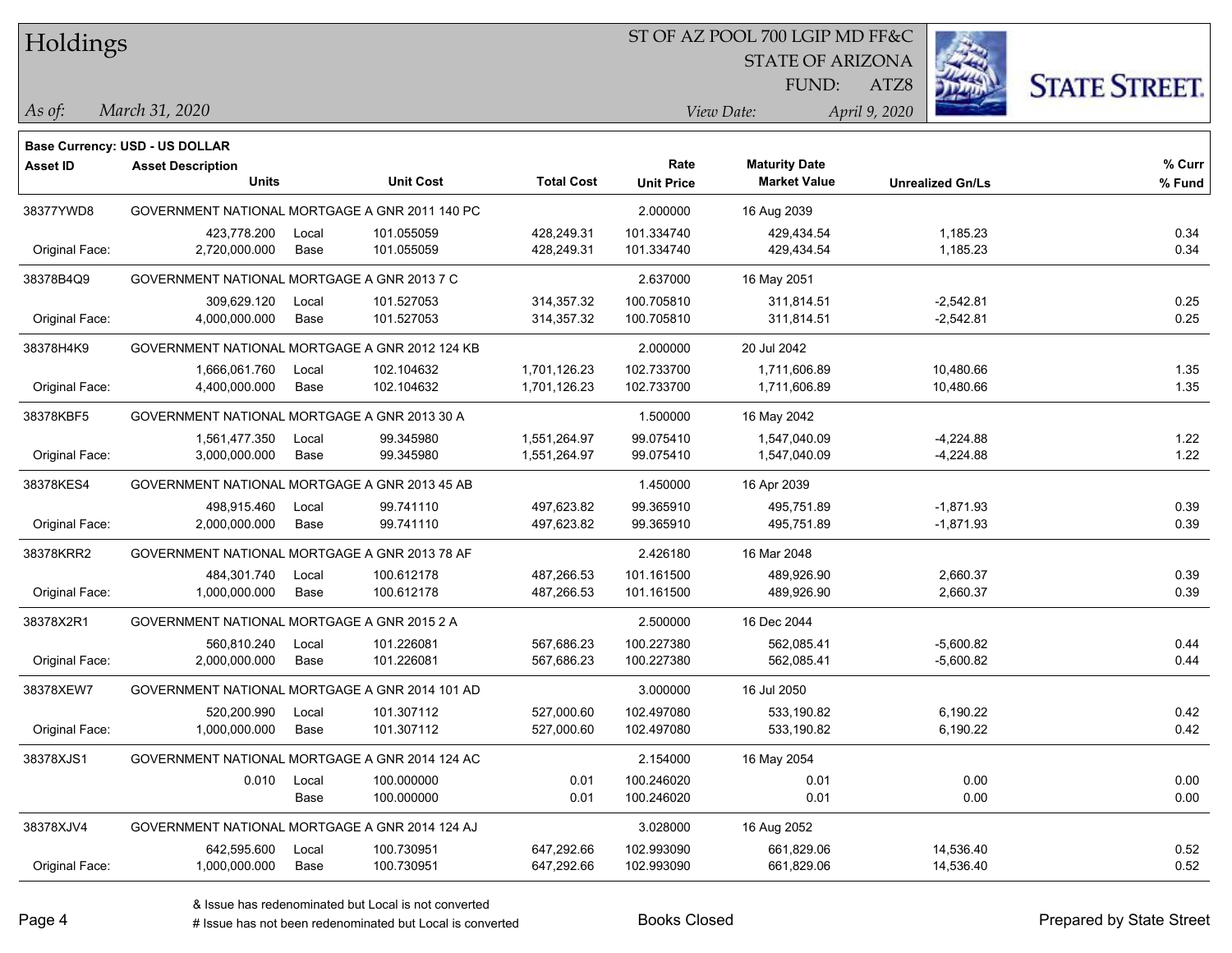### ST OF AZ POOL 700 LGIP MD FF&C

STATE OF ARIZONA

FUND:



*March 31, 2020 As of: View Date: April 9, 2020*

ATZ8

|                 | <b>Base Currency: USD - US DOLLAR</b>               |       |                  |                   |                   |                      |                         |        |
|-----------------|-----------------------------------------------------|-------|------------------|-------------------|-------------------|----------------------|-------------------------|--------|
| <b>Asset ID</b> | <b>Asset Description</b>                            |       |                  |                   | Rate              | <b>Maturity Date</b> |                         | % Curr |
|                 | <b>Units</b>                                        |       | <b>Unit Cost</b> | <b>Total Cost</b> | <b>Unit Price</b> | <b>Market Value</b>  | <b>Unrealized Gn/Ls</b> | % Fund |
| 38378XLY5       | GOVERNMENT NATIONAL MORTGAGE A GNR 2014 120 AD      |       |                  |                   | 2.850000          | 16 Feb 2049          |                         |        |
|                 | 582,397.630                                         | Local | 100.824919       | 587,201.94        | 102.177070        | 595,076.83           | 7,874.89                | 0.47   |
| Original Face:  | 1,000,000.000                                       | Base  | 100.824919       | 587,201.94        | 102.177070        | 595,076.83           | 7,874.89                | 0.47   |
| 38379KSP4       | GOVERNMENT NATIONAL MORTGAGE A GNR 2015 81 A        |       |                  |                   | 2.200000          | 16 Aug 2055          |                         |        |
|                 | 627,608.940                                         | Local | 99.889425        | 626,914.96        | 100.292520        | 629,444.82           | 2,529.86                | 0.49   |
| Original Face:  | 1,000,000.000                                       | Base  | 99.889425        | 626,914.96        | 100.292520        | 629,444.82           | 2,529.86                | 0.49   |
| 38379KZY7       | GOVERNMENT NATIONAL MORTGAGE A GNR 2015 114 A       |       |                  |                   | 2.100000          | 15 Jun 2044          |                         |        |
|                 | 536,474.860                                         | Local | 100.310892       | 538,142.72        | 100.027070        | 536,620.08           | $-1,522.64$             | 0.42   |
| Original Face:  | 1,000,000.000                                       | Base  | 100.310892       | 538,142.72        | 100.027070        | 536,620.08           | $-1,522.64$             | 0.42   |
| 38379RAN3       | GOVERNMENT NATIONAL MORTGAGE A GNR 2015 181 AB      |       |                  |                   | 2.600000          | 16 Dec 2049          |                         |        |
|                 | 606,454.120                                         | Local | 100.903084       | 611,930.91        | 101.197660        | 613,717.38           | 1,786.47                | 0.48   |
| Original Face:  | 1,000,000.000                                       | Base  | 100.903084       | 611,930.91        | 101.197660        | 613,717.38           | 1,786.47                | 0.48   |
| 38379RMD2       | GOVERNMENT NATIONAL MORTGAGE A GNR 2017 23 AC       |       |                  |                   | 2.300000          | 16 Mar 2057          |                         |        |
|                 | 0.030                                               | Local | 300.000000       | 0.09              | 100.782380        | 0.03                 | $-0.06$                 | 0.00   |
|                 |                                                     | Base  | 300.000000       | 0.09              | 100.782380        | 0.03                 | $-0.06$                 | 0.00   |
| 38380LD26       | GOVERNMENT NATIONAL MORTGAGE A GNR 2019 H15 GA      |       |                  |                   | 2.250000          | 20 Aug 2069          |                         |        |
|                 | 2,322,130.040                                       | Local | 102.926119       | 2,390,078.32      | 103.464047        | 2,402,569.72         | 12,491.40               | 1.89   |
| Original Face:  | 3,000,000.000                                       | Base  | 102.926119       | 2,390,078.32      | 103.464047        | 2,402,569.72         | 12,491.40               | 1.89   |
| 38380LN25       | GOVERNMENT NATIONAL MORTGAGE A GNR 2019 H18 KA      |       |                  |                   | 2.200000          | 20 Nov 2069          |                         |        |
|                 | 1,748,660.680                                       | Local | 100.353055       | 1,754,834.41      | 102.712496        | 1,796,093.03         | 41,258.62               | 1.41   |
| Original Face:  | 2,000,000.000                                       | Base  | 100.353055       | 1,754,834.41      | 102.712496        | 1,796,093.03         | 41,258.62               | 1.41   |
| 38380LRE5       | GOVERNMENT NATIONAL MORTGAGE A GNR 2019 H04 CA      |       |                  |                   | 3.000000          | 20 Mar 2069          |                         |        |
|                 | 1,003,410.780                                       | Local | 100.068891       | 1,004,102.04      | 104.080968        | 1,044,359.65         | 40,257.61               | 0.82   |
| Original Face:  | 2,000,000.000                                       | Base  | 100.068891       | 1,004,102.04      | 104.080968        | 1,044,359.65         | 40,257.61               | 0.82   |
| 418097AC5       | AID JORDAN US GOVT GUAR 10/20 2.503                 |       |                  |                   | 2.503000          | 30 Oct 2020          |                         |        |
|                 | 6,280,000.000                                       | Local | 100.273812       | 6,297,195.42      | 101.150675        | 6,352,262.39         | 55,066.97               | 4.99   |
|                 |                                                     | Base  | 100.273812       | 6,297,195.42      | 101.150675        | 6,352,262.39         | 55,066.97               | 4.99   |
| 6903532L0       | INT DEVELOPMENT FIN CORP US GOVT GUAR 01/21 0.00000 |       |                  |                   |                   | 26 Jan 2021          |                         |        |
|                 | 5,000,000.000                                       | Local | 105.759376       | 5,287,968.79      | 107.086826        | 5,354,341.30         | 66,372.51               | 4.21   |
|                 |                                                     | Base  | 105.759376       | 5,287,968.79      | 107.086826        | 5,354,341.30         | 66,372.51               | 4.21   |

÷.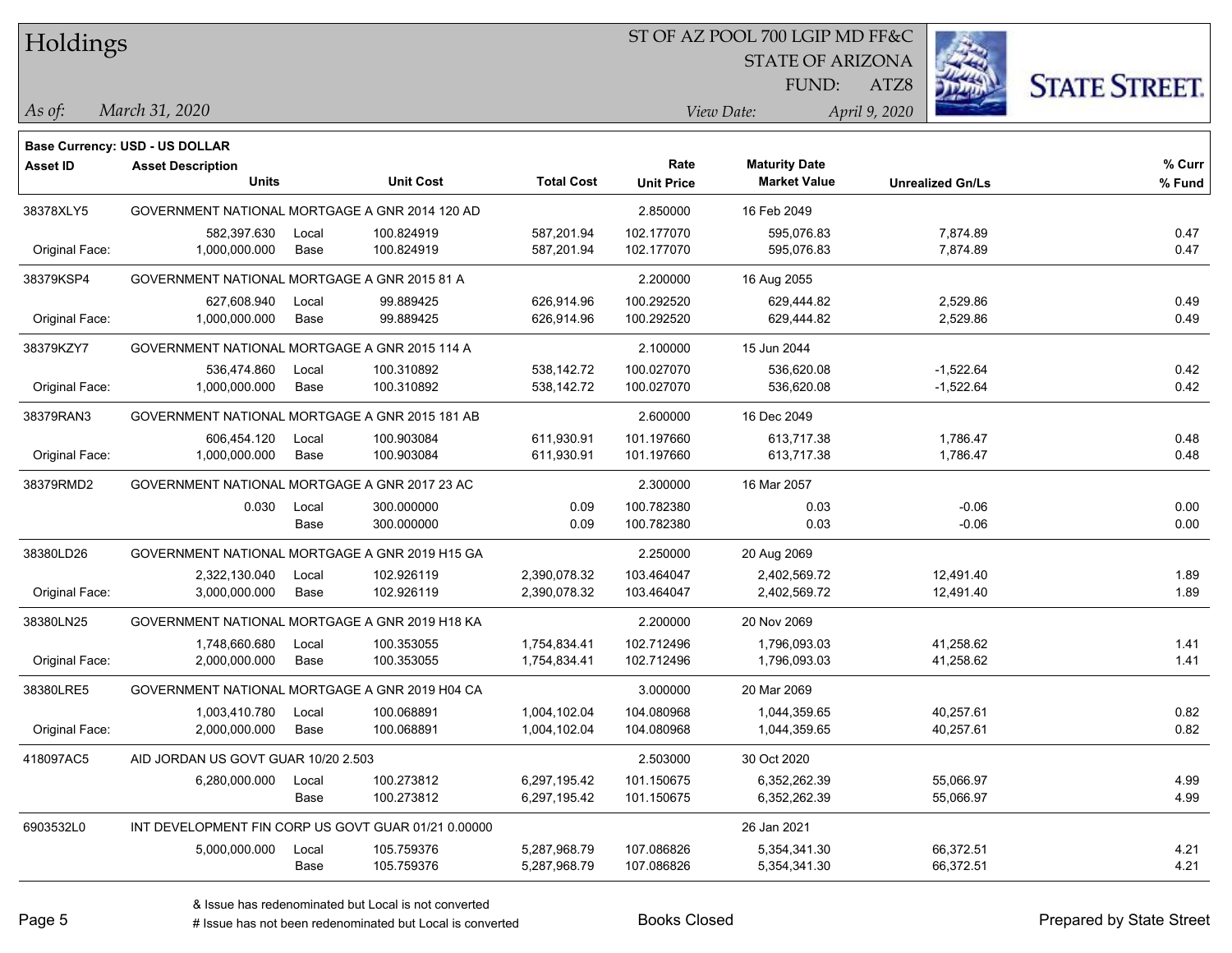### ST OF AZ POOL 700 LGIP MD FF&C

STATE OF ARIZONA

FUND:



*March 31, 2020 As of: View Date: April 9, 2020*

ATZ8

| Base Currency: USD - US DOLLAR |  |
|--------------------------------|--|
|                                |  |

| Asset ID       | <b>Asset Description</b><br><b>Units</b>         |       | <b>Unit Cost</b>                                    | <b>Total Cost</b> | Rate<br><b>Unit Price</b> | <b>Maturity Date</b><br><b>Market Value</b> | <b>Unrealized Gn/Ls</b> | % Curr<br>% Fund |
|----------------|--------------------------------------------------|-------|-----------------------------------------------------|-------------------|---------------------------|---------------------------------------------|-------------------------|------------------|
| 6903537C5      | INT DEVELOPMENT FIN CORP US GOVT GUAR 08/27 VAR  |       |                                                     |                   | 2.000000                  | 13 Aug 2027                                 |                         |                  |
|                | 2,700,000.000                                    | Local | 100.000000                                          | 2,700,000.00      | 100.000000                | 2,700,000.00                                | 0.00                    | 2.12             |
| Original Face: | 2,700,000.000                                    | Base  | 100.000000                                          | 2,700,000.00      | 100.000000                | 2,700,000.00                                | 0.00                    | 2.12             |
| 6903538B6      | INT DEVELOPMENT FIN CORP US GOVT GUAR 09/26 VAR  |       |                                                     |                   | 2.000000                  | 15 Sep 2026                                 |                         |                  |
|                | 3,500,000.000                                    | Local | 100.000000                                          | 3,500,000.00      | 100.000000                | 3,500,000.00                                | 0.00                    | 2.75             |
| Original Face: | 3,500,000.000                                    | Base  | 100.000000                                          | 3,500,000.00      | 100.000000                | 3,500,000.00                                | 0.00                    | 2.75             |
| 690353L54      |                                                  |       | INT DEVELOPMENT FIN CORP US GOVT GUAR 01/21 0.00000 |                   |                           | 26 Jan 2021                                 |                         |                  |
|                | 2,500,000.000                                    | Local | 107.315440                                          | 2,682,885.99      | 107.241040                | 2,681,026.00                                | $-1,859.99$             | 2.11             |
|                |                                                  | Base  | 107.315440                                          | 2,682,885.99      | 107.241040                | 2,681,026.00                                | $-1,859.99$             | 2.11             |
| 742651DX7      | PRIVATE EXPORT FUNDING US GOVT GUAR 11/24 1.75   |       |                                                     |                   | 1.750000                  | 15 Nov 2024                                 |                         |                  |
|                | 2,000,000.000                                    | Local | 99.877582                                           | 1,997,551.64      | 104.201882                | 2,084,037.64                                | 86,486.00               | 1.64             |
|                |                                                  | Base  | 99.877582                                           | 1,997,551.64      | 104.201882                | 2,084,037.64                                | 86,486.00               | 1.64             |
| 831641EV3      | SMALL BUSINESS ADMINISTRATION SBIC 2011 10B 1    |       |                                                     |                   | 2.877000                  | 10 Sep 2021                                 |                         |                  |
|                | 268,952.990                                      | Local | 100.912646                                          | 271,407.58        | 100.855040                | 271,252.65                                  | $-154.93$               | 0.21             |
| Original Face: | 4,000,000.000                                    | Base  | 100.912646                                          | 271,407.58        | 100.855040                | 271,252.65                                  | $-154.93$               | 0.21             |
| 831641EW1      | SMALL BUSINESS ADMINISTRATION SBIC 2012 10A 1    |       |                                                     |                   | 2.766000                  | 10 Mar 2022                                 |                         |                  |
|                | 261,316.780                                      | Local | 100.859497                                          | 263,562.79        | 101.604200                | 265,508.82                                  | 1,946.03                | 0.21             |
| Original Face: | 1,000,000.000                                    | Base  | 100.859497                                          | 263,562.79        | 101.604200                | 265,508.82                                  | 1,946.03                | 0.21             |
| 903724AL6      | AID UKRAINE US GOVT GUAR 05/20 1.847             |       |                                                     |                   | 1.847000                  | 29 May 2020                                 |                         |                  |
|                | 1,000,000.000                                    | Local | 100.016360                                          | 1,000,163.60      | 100.249016                | 1,002,490.16                                | 2,326.56                | 0.79             |
|                |                                                  | Base  | 100.016360                                          | 1,000,163.60      | 100.249016                | 1,002,490.16                                | 2,326.56                | 0.79             |
| 903724BL5      | AID UKRAINE US GOVT GUAR 09/21 1.471             |       |                                                     |                   | 1.471000                  | 29 Sep 2021                                 |                         |                  |
|                | 3,000,000.000                                    | Local | 99.481331                                           | 2,984,439.92      | 101.618254                | 3,048,547.62                                | 64,107.70               | 2.40             |
|                |                                                  | Base  | 99.481331                                           | 2,984,439.92      | 101.618254                | 3,048,547.62                                | 64,107.70               | 2.40             |
| 911759MU9      | HOUSING URBAN DEVELOPMNT US GOVT GUAR 08/21 2.57 |       |                                                     |                   | 2.570000                  | 01 Aug 2021                                 |                         |                  |
|                | 500,000.000                                      | Local | 100.000000                                          | 500,000.00        | 102.725370                | 513,626.85                                  | 13,626.85               | 0.40             |
|                |                                                  | Base  | 100.000000                                          | 500,000.00        | 102.725370                | 513,626.85                                  | 13,626.85               | 0.40             |
| 9128283G3      | <b>US TREASURY N/B 11/20 1.75</b>                |       |                                                     |                   | 1.750000                  | 15 Nov 2020                                 |                         |                  |
|                | 5,000,000.000                                    | Local | 99.750486                                           | 4,987,524.31      | 101.054688                | 5,052,734.40                                | 65,210.09               | 3.97             |
|                |                                                  | Base  | 99.750486                                           | 4,987,524.31      | 101.054688                | 5,052,734.40                                | 65,210.09               | 3.97             |
|                |                                                  |       |                                                     |                   |                           |                                             |                         |                  |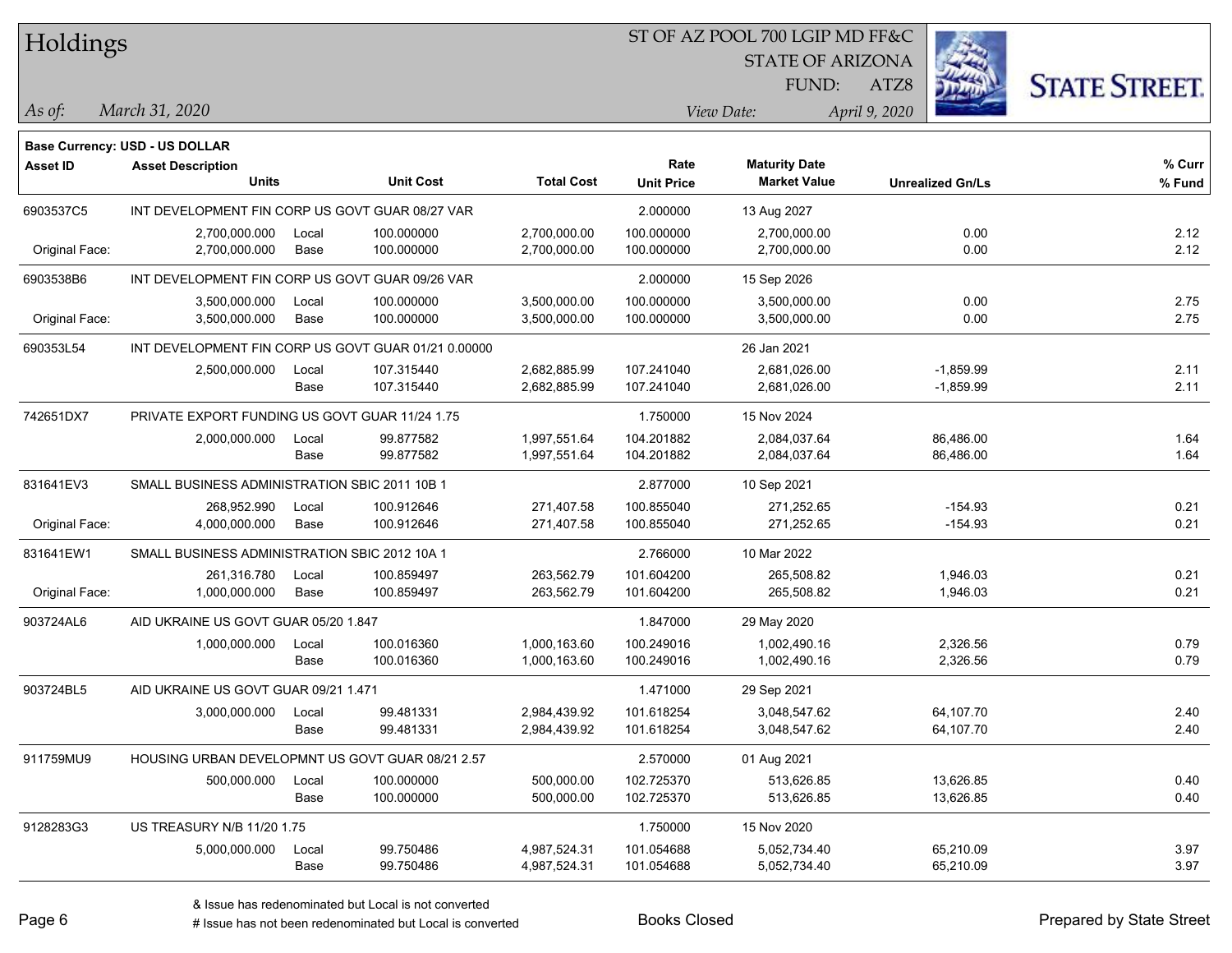| Holdings        |                                          |               |                        |                              | ST OF AZ POOL 700 LGIP MD FF&C |                                             |                         |                      |
|-----------------|------------------------------------------|---------------|------------------------|------------------------------|--------------------------------|---------------------------------------------|-------------------------|----------------------|
|                 |                                          |               |                        |                              |                                | <b>STATE OF ARIZONA</b>                     |                         |                      |
|                 |                                          |               |                        |                              |                                | FUND:                                       | ATZ8                    | <b>STATE STREET.</b> |
| $\vert$ As of:  | March 31, 2020                           |               |                        |                              |                                | View Date:                                  | April 9, 2020           |                      |
|                 |                                          |               |                        |                              |                                |                                             |                         |                      |
|                 | <b>Base Currency: USD - US DOLLAR</b>    |               |                        |                              |                                |                                             |                         |                      |
| <b>Asset ID</b> | <b>Asset Description</b><br><b>Units</b> |               | <b>Unit Cost</b>       | <b>Total Cost</b>            | Rate<br><b>Unit Price</b>      | <b>Maturity Date</b><br><b>Market Value</b> | <b>Unrealized Gn/Ls</b> | % Curr<br>% Fund     |
|                 |                                          |               |                        |                              |                                |                                             |                         |                      |
| 9128284J6       | US TREASURY N/B 04/20 2.375              |               |                        |                              | 2.375000                       | 30 Apr 2020                                 |                         |                      |
|                 | 2,000,000.000                            | Local<br>Base | 99.979492<br>99.979492 | 1,999,589.84<br>1,999,589.84 | 100.182768<br>100.182768       | 2,003,655.36<br>2,003,655.36                | 4,065.52<br>4,065.52    | 1.58<br>1.58         |
|                 |                                          |               |                        |                              |                                |                                             |                         |                      |
| 9128284Q0       | US TREASURY N/B 05/20 2.5                |               |                        |                              | 2.500000<br>100.394900         | 31 May 2020                                 |                         |                      |
|                 | 2,000,000.000                            | Local<br>Base | 99.989898<br>99.989898 | 1,999,797.95<br>1,999,797.95 | 100.394900                     | 2,007,898.00<br>2,007,898.00                | 8,100.05<br>8,100.05    | 1.58<br>1.58         |
| 9128284Y3       | US TREASURY N/B 08/20 2.625              |               |                        |                              | 2.625000                       | 31 Aug 2020                                 |                         |                      |
|                 | 1,000,000.000                            | Local         | 99.948658              | 999,486.58                   | 101.039062                     | 1,010,390.62                                | 10,904.04               | 0.79                 |
|                 |                                          | Base          | 99.948658              | 999,486.58                   | 101.039062                     | 1,010,390.62                                | 10,904.04               | 0.79                 |
| 9128286Q8       | US TREASURY FRN 04/21 VAR                |               |                        |                              | 0.224018                       | 30 Apr 2021                                 |                         |                      |
|                 | 2,000,000.000                            | Local         | 99.960072              | 1,999,201.44                 | 100.097316                     | 2,001,946.32                                | 2,744.88                | 1.57                 |
|                 |                                          | Base          | 99.960072              | 1,999,201.44                 | 100.097316                     | 2,001,946.32                                | 2,744.88                | 1.57                 |
| 9128287A2       | US TREASURY N/B 06/21 1.625              |               |                        |                              | 1.625000                       | 30 Jun 2021                                 |                         |                      |
|                 | 2,000,000.000                            | Local         | 99.985263              | 1,999,705.25                 | 101.875000                     | 2,037,500.00                                | 37,794.75               | 1.60                 |
|                 |                                          | Base          | 99.985263              | 1,999,705.25                 | 101.875000                     | 2,037,500.00                                | 37,794.75               | 1.60                 |
| 9128287G9       | US TREASURY FRN 07/21 VAR                |               |                        |                              | 0.305018                       | 31 Jul 2021                                 |                         |                      |
|                 | 2,000,000.000                            | Local         | 99.966570              | 1,999,331.40                 | 100.181999                     | 2,003,639.98                                | 4,308.58                | 1.58                 |
|                 |                                          | Base          | 99.966570              | 1,999,331.40                 | 100.181999                     | 2,003,639.98                                | 4,308.58                | 1.58                 |
| 912828L32       | US TREASURY N/B 08/20 1.375              |               |                        |                              | 1.375000                       | 31 Aug 2020                                 |                         |                      |
|                 | 5,000,000.000                            | Local         | 99.646547              | 4,982,327.35                 | 100.531250                     | 5,026,562.50                                | 44,235.15               | 3.95                 |
|                 |                                          | Base          | 99.646547              | 4,982,327.35                 | 100.531250                     | 5,026,562.50                                | 44,235.15               | 3.95                 |
| 912828N48       | US TREASURY N/B 12/20 1.75               |               |                        |                              | 1.750000                       | 31 Dec 2020                                 |                         |                      |
|                 | 2,000,000.000                            | Local         | 100.032599             | 2,000,651.97                 | 101.273438                     | 2,025,468.76                                | 24,816.79               | 1.59                 |
|                 |                                          | Base          | 100.032599             | 2,000,651.97                 | 101.273438                     | 2,025,468.76                                | 24,816.79               | 1.59                 |
| 912828P87       | US TREASURY N/B 02/21 1.125              |               |                        |                              | 1.125000                       | 28 Feb 2021                                 |                         |                      |
|                 | 2,000,000.000                            | Local         | 99.668603              | 1,993,372.06                 | 100.937500                     | 2,018,750.00                                | 25,377.94               | 1.59                 |
|                 |                                          | Base          | 99.668603              | 1,993,372.06                 | 100.937500                     | 2,018,750.00                                | 25,377.94               | 1.59                 |
| 912828Q37       | US TREASURY N/B 03/21 1.25               |               |                        |                              | 1.250000                       | 31 Mar 2021                                 |                         |                      |
|                 | 2,000,000.000                            | Local         | 99.551563              | 1,991,031.25                 | 101.121094                     | 2,022,421.88                                | 31,390.63               | 1.59                 |
|                 |                                          | Base          | 99.551563              | 1,991,031.25                 | 101.121094                     | 2,022,421.88                                | 31,390.63               | 1.59                 |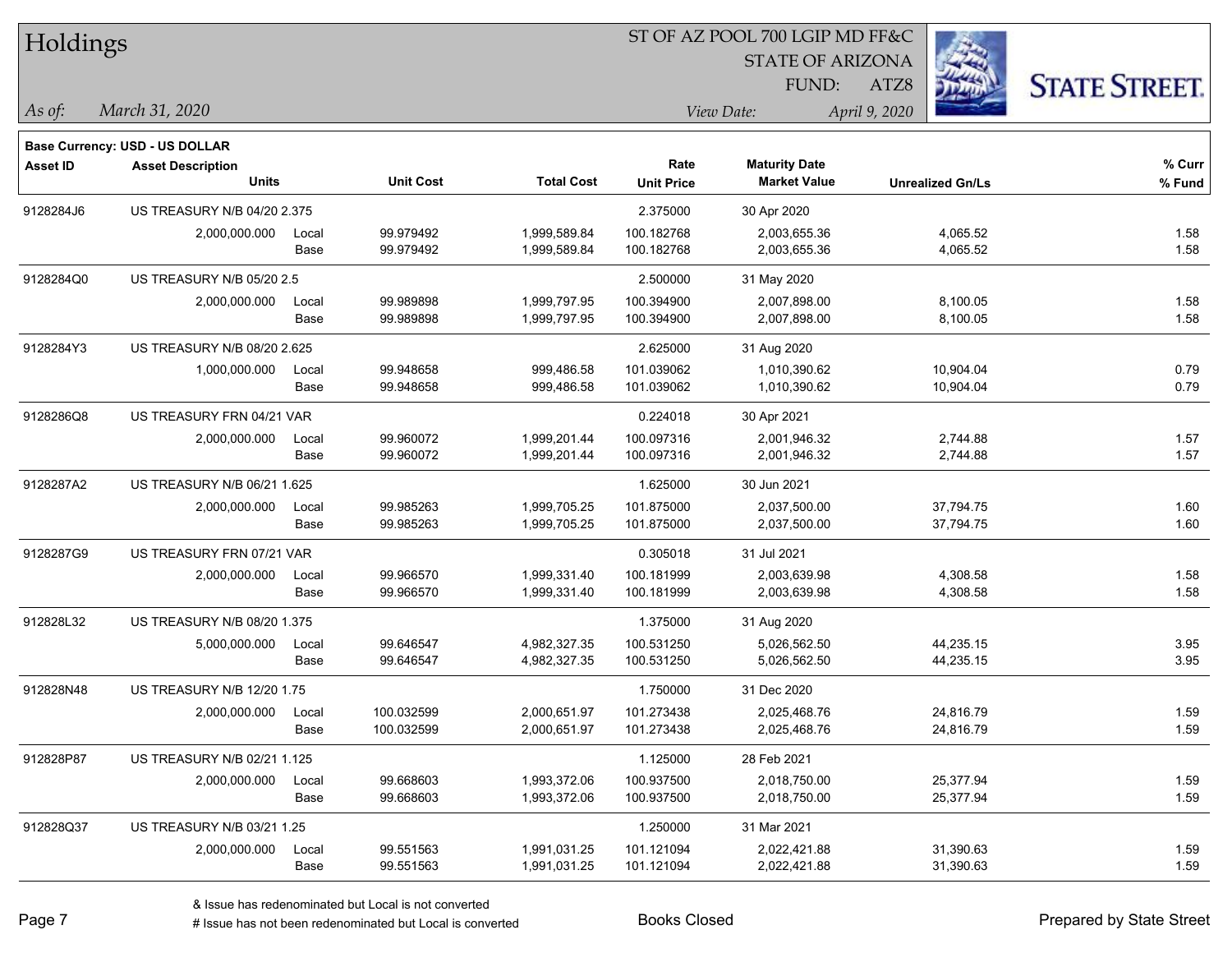| Holdings                  |                                       |       |                  |                   |                   | 51 OF AZ POOL 700 LGIP MD FF&C |                         |                      |  |
|---------------------------|---------------------------------------|-------|------------------|-------------------|-------------------|--------------------------------|-------------------------|----------------------|--|
|                           |                                       |       |                  |                   |                   | <b>STATE OF ARIZONA</b>        |                         |                      |  |
|                           |                                       |       |                  |                   |                   | FUND:                          | ATZ8                    | <b>STATE STREET.</b> |  |
| As of:                    | March 31, 2020                        |       |                  |                   |                   | View Date:                     | April 9, 2020           |                      |  |
|                           | Base Currency: USD - US DOLLAR        |       |                  |                   |                   |                                |                         |                      |  |
| <b>Asset ID</b>           | <b>Asset Description</b>              |       |                  |                   | Rate              | <b>Maturity Date</b>           |                         | % Curr               |  |
|                           | <b>Units</b>                          |       | <b>Unit Cost</b> | <b>Total Cost</b> | <b>Unit Price</b> | <b>Market Value</b>            | <b>Unrealized Gn/Ls</b> | % Fund               |  |
| 912828XE5                 | US TREASURY N/B 05/20 1.5             |       |                  |                   | 1.500000          | 31 May 2020                    |                         |                      |  |
|                           | 2,000,000.000                         | Local | 99.975397        | 1,999,507.94      | 100.231039        | 2,004,620.78                   | 5,112.84                | 1.58                 |  |
|                           |                                       | Base  | 99.975397        | 1,999,507.94      | 100.231039        | 2,004,620.78                   | 5,112.84                | 1.58                 |  |
| 912828XY1                 | US TREASURY N/B 06/20 2.5             |       |                  |                   | 2.500000          | 30 Jun 2020                    |                         |                      |  |
|                           | 4,000,000.000                         | Local | 100.049496       | 4,001,979.83      | 100.595606        | 4,023,824.24                   | 21,844.41               | 3.16                 |  |
|                           |                                       | Base  | 100.049496       | 4,001,979.83      | 100.595606        | 4,023,824.24                   | 21,844.41               | 3.16                 |  |
| 912828YN4                 | US TREASURY FRN 10/21 VAR             |       |                  |                   | 0.385018          | 31 Oct 2021                    |                         |                      |  |
|                           | 3,000,000.000                         | Local | 100.030896       | 3,000,926.88      | 100.257630        | 3,007,728.90                   | 6,802.02                | 2.36                 |  |
|                           |                                       | Base  | 100.030896       | 3,000,926.88      | 100.257630        | 3,007,728.90                   | 6,802.02                | 2.36                 |  |
| 912828Z45                 | US TREASURY FRN 01/22 VAR             |       |                  |                   | 0.239018          | 31 Jan 2022                    |                         |                      |  |
|                           | 2,000,000.000                         | Local | 99.985395        | 1,999,707.90      | 99.988857         | 1,999,777.14                   | 69.24                   | 1.57                 |  |
|                           |                                       | Base  | 99.985395        | 1,999,707.90      | 99.988857         | 1,999,777.14                   | 69.24                   | 1.57                 |  |
| 92262BAB1                 | VENDEE MORTGAGE TRUST VENDE 2011 2 DG |       |                  |                   | 2.750000          | 15 Dec 2033                    |                         |                      |  |
|                           | 92,009.850                            | Local | 102.066235       | 93,910.99         | 100.477240        | 92,448.96                      | $-1,462.03$             | 0.07                 |  |
| Original Face:            | 2,000,000.000                         | Base  | 102.066235       | 93,910.99         | 100.477240        | 92,448.96                      | $-1,462.03$             | 0.07                 |  |
| <b>US DOLLAR Total</b>    |                                       |       |                  |                   |                   |                                |                         |                      |  |
|                           | 87,224,245.420                        | Local |                  | 88,009,646.59     |                   | 88,839,944.42                  | 830,297.83              | 69.85                |  |
| Original Face:            | 98,498,075.000                        | Base  |                  | 88,009,646.59     |                   | 88,839,944.42                  | 830,297.83              | 69.85                |  |
| <b>FIXED INCOME Total</b> |                                       |       |                  |                   |                   |                                |                         |                      |  |
|                           | 87,224,245.420                        | Base  |                  | 88,009,646.59     |                   | 88,839,944.42                  | 830,297.83              | 69.85                |  |
| Original Face:            | 98,498,075.000                        |       |                  |                   |                   |                                |                         |                      |  |

 $\overline{\text{S}}$  of  $\overline{\text{S}}$  and  $\overline{\text{S}}$  and  $\overline{\text{S}}$   $\overline{\text{S}}$  and  $\overline{\text{S}}$   $\overline{\text{S}}$  and  $\overline{\text{S}}$  and  $\overline{\text{S}}$  and  $\overline{\text{S}}$  and  $\overline{\text{S}}$  and  $\overline{\text{S}}$  and  $\overline{\text{S}}$  and  $\overline{\text{S}}$  and  $\overline{\text{S}}$  and  $\overline{\$ 

٦

 $\overline{\phantom{a}}$ 

 $\overline{\phantom{a}}$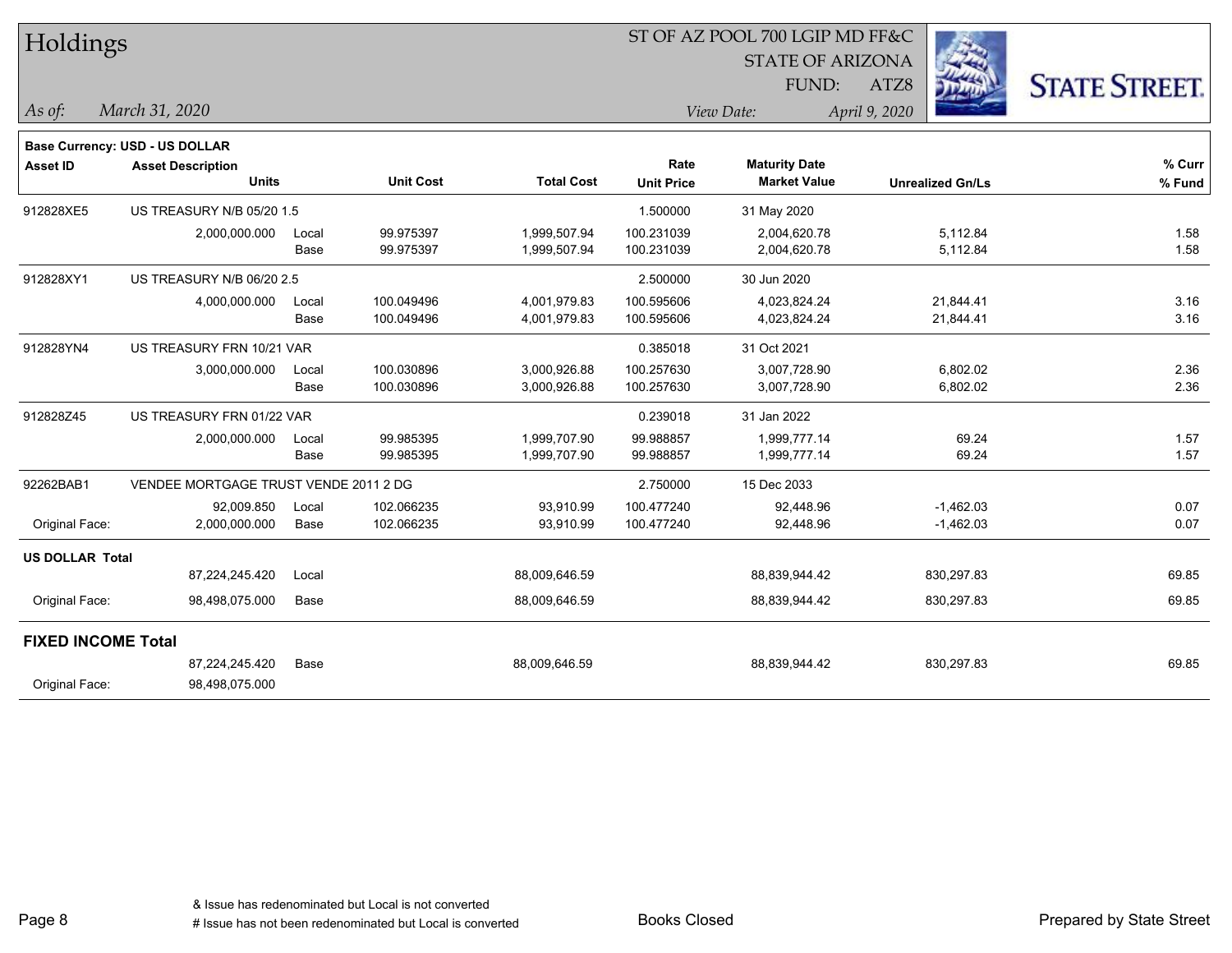| Holdings          |                                          |      |                  |                   | ST OF AZ POOL 700 LGIP MD FF&C<br><b>STATE OF ARIZONA</b><br>ATZ8<br>FUND: |                                             |               |                         | <b>STATE STREET.</b> |
|-------------------|------------------------------------------|------|------------------|-------------------|----------------------------------------------------------------------------|---------------------------------------------|---------------|-------------------------|----------------------|
| $\vert$ As of:    | March 31, 2020                           |      |                  |                   |                                                                            | View Date:                                  | April 9, 2020 |                         |                      |
|                   | <b>Base Currency: USD - US DOLLAR</b>    |      |                  |                   |                                                                            |                                             |               |                         |                      |
| Asset ID          | <b>Asset Description</b><br><b>Units</b> |      | <b>Unit Cost</b> | <b>Total Cost</b> | Rate<br><b>Unit Price</b>                                                  | <b>Maturity Date</b><br><b>Market Value</b> |               | <b>Unrealized Gn/Ls</b> | % Curr<br>% Fund     |
| <b>FUND Total</b> |                                          |      |                  |                   |                                                                            |                                             |               |                         |                      |
| Original Face:    | 125.572.058.310<br>98,498,075.000        | Base |                  | 126,350,330.31    |                                                                            | 127,180,628.14                              |               | 830.297.83              | 100.00               |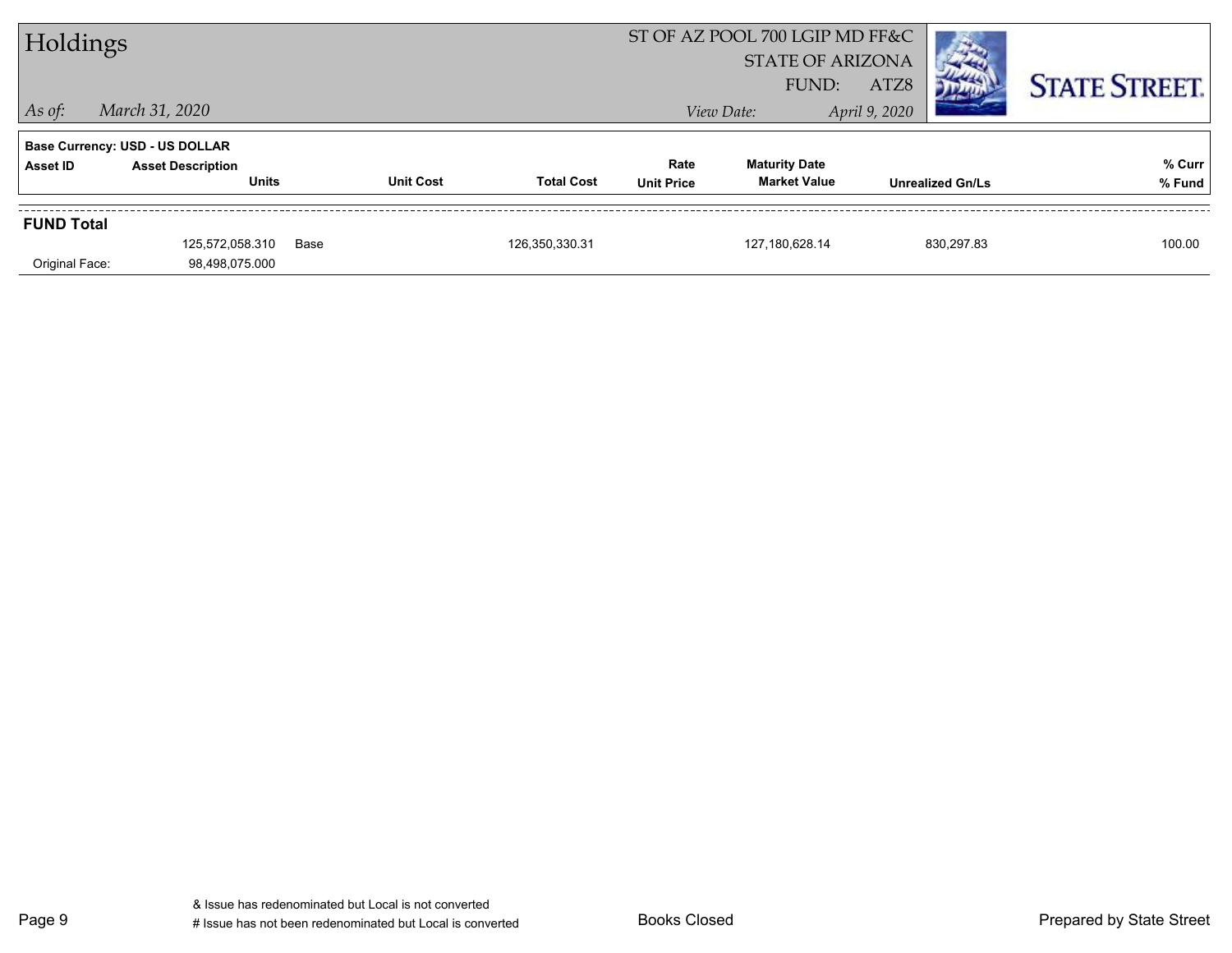Currency Summary

*As of: March 31, 2020*

## ST OF AZ POOL 700 LGIP MD FF&C

STATE OF ARIZONA

ATZ8



*View Date: April 9, 2020* FUND:

#### **Base Currency:USD - US DOLLAR**

|                        |                 |       |                   |                     | % Currency |                         |                          |                           |
|------------------------|-----------------|-------|-------------------|---------------------|------------|-------------------------|--------------------------|---------------------------|
|                        | <b>Units</b>    |       | <b>Total Cost</b> | <b>Market Value</b> | % Fund     | <b>Unreal Sec Gn/Ls</b> | <b>Unreal Curr Gn/Ls</b> | <b>Total Unreal Gn/Ls</b> |
| <b>US DOLLAR</b>       |                 |       |                   |                     |            |                         | Exchange Rate:           | 1.000000                  |
| <b>CASH</b>            |                 |       |                   |                     |            |                         |                          |                           |
|                        | 347,812.890     | Local | 347,812.89        | 347,812.89          | 0.27       | 0.00                    |                          | 0.00                      |
|                        |                 | Base  | 347,812.89        | 347,812.89          | 0.27       | 0.00                    | 0.00                     | 0.00                      |
| <b>CASH EQUIVALENT</b> |                 |       |                   |                     |            |                         |                          |                           |
|                        | 38,000,000.000  | Local | 37,992,870.83     | 37,992,870.83       | 29.87      | 0.00                    |                          | 0.00                      |
|                        |                 | Base  | 37,992,870.83     | 37,992,870.83       | 29.87      | 0.00                    | 0.00                     | 0.00                      |
| <b>FIXED INCOME</b>    |                 |       |                   |                     |            |                         |                          |                           |
|                        | 87,224,245.420  | Local | 88,009,646.59     | 88,839,944.42       | 69.85      | 830,297.83              |                          | 830,297.83                |
| Original Face:         | 98,498,075.000  | Base  | 88,009,646.59     | 88,839,944.42       | 69.85      | 830,297.83              | 0.00                     | 830,297.83                |
| <b>US DOLLAR Total</b> |                 |       |                   |                     |            |                         |                          |                           |
|                        | 125,572,058.310 | Local | 126,350,330.31    | 127,180,628.14      | 100.00     | 830,297.83              |                          | 830,297.83                |
| Original Face:         | 98,498,075.000  | Base  | 126,350,330.31    | 127,180,628.14      | 100.00     | 830,297.83              | 0.00                     | 830,297.83                |
| <b>FUND Total</b>      |                 |       |                   |                     |            |                         |                          |                           |
|                        | 125,572,058.310 | Base  | 126,350,330.31    | 127,180,628.14      | 100.00     | 830,297.83              | 0.00                     | 830,297.83                |
| Original Face:         | 98,498,075.000  |       |                   |                     |            |                         |                          |                           |
|                        |                 |       |                   |                     |            |                         |                          |                           |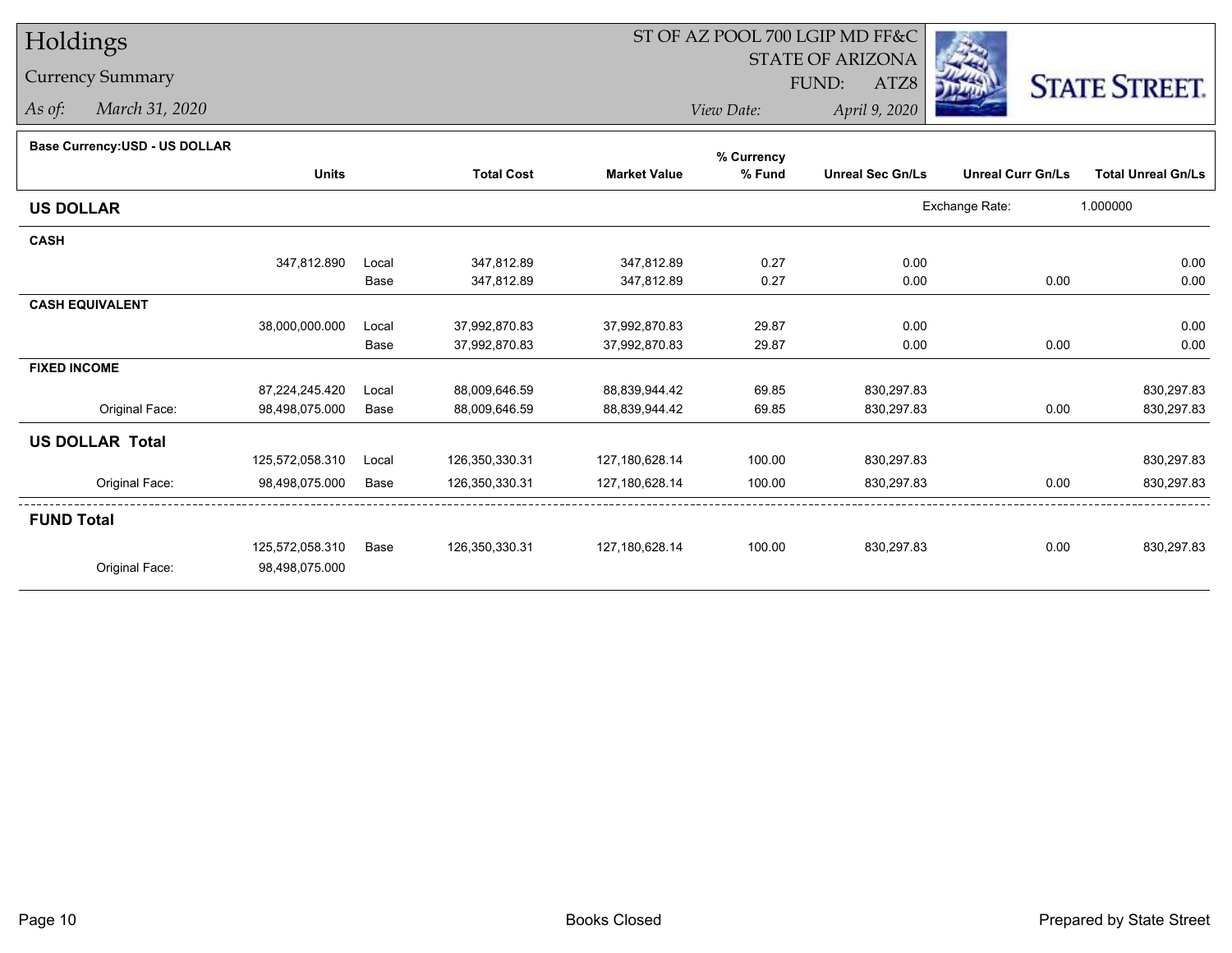| Holdings                 |                                       |                   |                     | ST OF AZ POOL 700 LGIP MD FF&C |                                          |                          |                           |
|--------------------------|---------------------------------------|-------------------|---------------------|--------------------------------|------------------------------------------|--------------------------|---------------------------|
| <b>Asset Summary</b>     |                                       |                   |                     |                                | <b>STATE OF ARIZONA</b><br>FUND:<br>ATZ8 |                          | <b>STATE STREET.</b>      |
| March 31, 2020<br>As of: |                                       |                   |                     | View Date:                     | April 9, 2020                            |                          |                           |
|                          | <b>Base Currency: USD - US DOLLAR</b> |                   |                     |                                |                                          |                          |                           |
|                          | <b>Units</b>                          | <b>Total Cost</b> | <b>Market Value</b> | % Fund                         | <b>Unreal Sec Gn/Ls</b>                  | <b>Unreal Curr Gn/Ls</b> | <b>Total Unreal Gn/Ls</b> |
| <b>CASH</b>              |                                       |                   |                     |                                |                                          |                          |                           |
| <b>US DOLLAR</b>         |                                       |                   |                     |                                |                                          |                          |                           |
|                          | 347,812.890                           | 347,812.89        | 347,812.89          | 0.27                           | 0.00                                     | 0.00                     | 0.00                      |
| <b>CASH Total</b>        | 347,812.890                           | 347,812.89        | 347,812.89          | 0.27                           | 0.00                                     | 0.00                     | 0.00                      |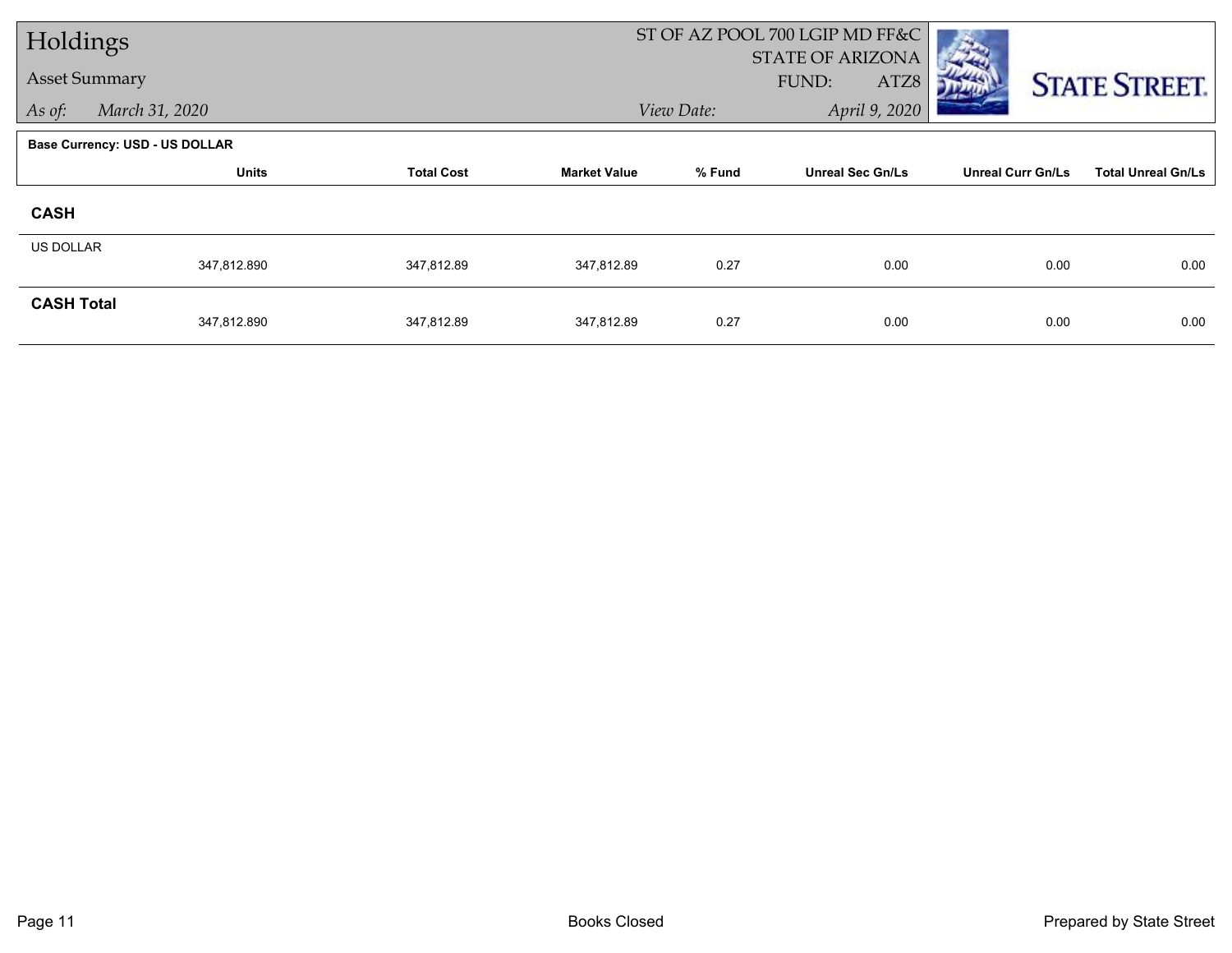| Holdings             |                                |                   |                     |                             | ST OF AZ POOL 700 LGIP MD FF&C           |                          |                           |
|----------------------|--------------------------------|-------------------|---------------------|-----------------------------|------------------------------------------|--------------------------|---------------------------|
| <b>Asset Summary</b> |                                |                   |                     |                             | <b>STATE OF ARIZONA</b><br>FUND:<br>ATZ8 |                          |                           |
|                      |                                |                   |                     |                             |                                          |                          | <b>STATE STREET.</b>      |
| As of:               | March 31, 2020                 |                   |                     | April 9, 2020<br>View Date: |                                          |                          |                           |
|                      | Base Currency: USD - US DOLLAR |                   |                     |                             |                                          |                          |                           |
|                      | <b>Units</b>                   | <b>Total Cost</b> | <b>Market Value</b> | % Fund                      | <b>Unreal Sec Gn/Ls</b>                  | <b>Unreal Curr Gn/Ls</b> | <b>Total Unreal Gn/Ls</b> |
|                      | <b>CASH EQUIVALENT</b>         |                   |                     |                             |                                          |                          |                           |
| US DOLLAR            |                                |                   |                     |                             |                                          |                          |                           |
|                      | 38,000,000.000                 | 37,992,870.83     | 37,992,870.83       | 29.87                       | 0.00                                     | 0.00                     | 0.00                      |
|                      | <b>CASH EQUIVALENT Total</b>   |                   |                     |                             |                                          |                          |                           |
|                      | 38,000,000.000                 | 37,992,870.83     | 37,992,870.83       | 29.87                       | 0.00                                     | 0.00                     | 0.00                      |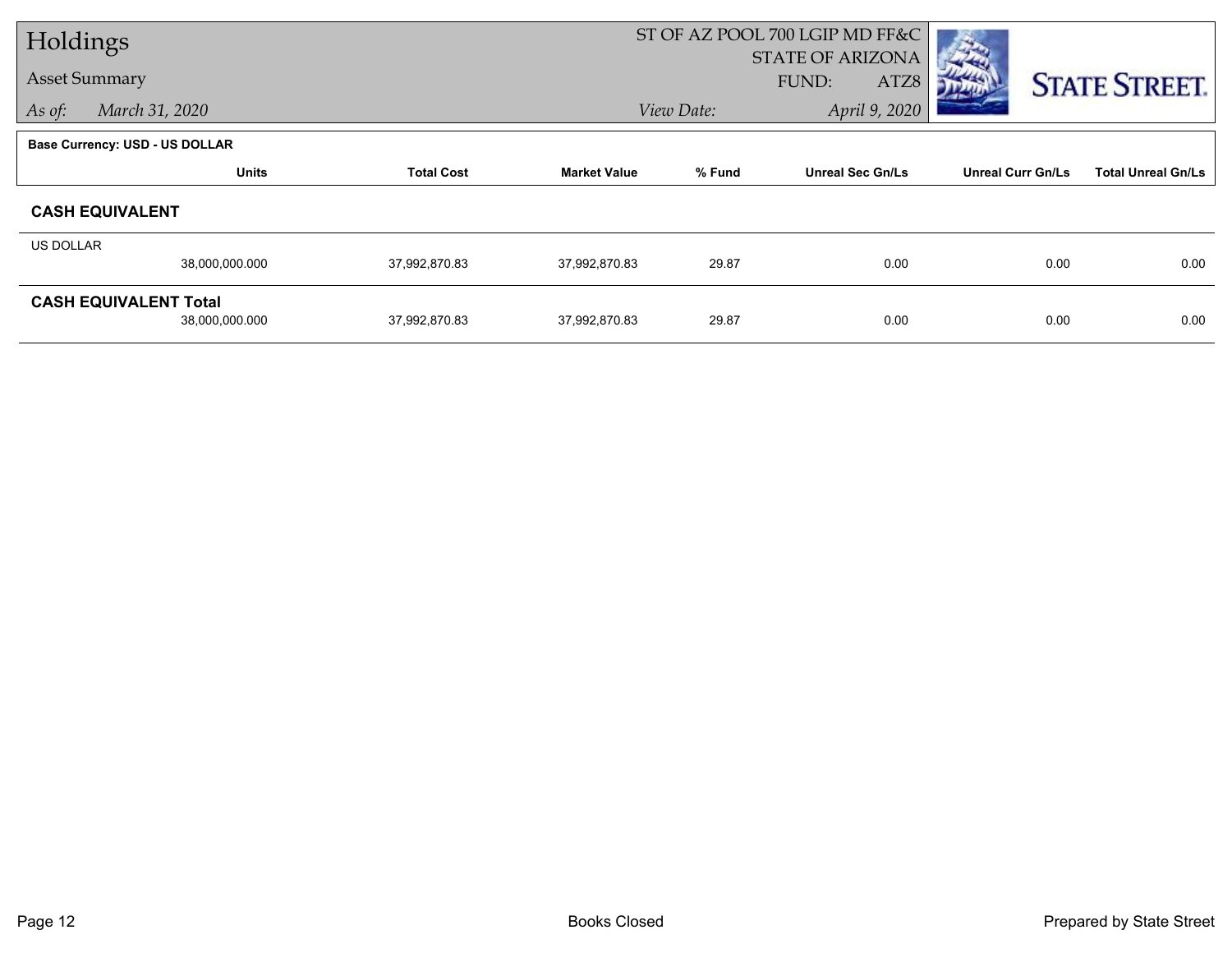| Holdings             |                                |                   |                     | ST OF AZ POOL 700 LGIP MD FF&C |                         |                          |                           |
|----------------------|--------------------------------|-------------------|---------------------|--------------------------------|-------------------------|--------------------------|---------------------------|
| <b>Asset Summary</b> |                                |                   |                     |                                | <b>STATE OF ARIZONA</b> |                          |                           |
|                      |                                |                   |                     |                                | <b>FUND:</b><br>ATZ8    |                          | <b>STATE STREET.</b>      |
| As of:               | March 31, 2020                 |                   |                     | April 9, 2020<br>View Date:    |                         |                          |                           |
|                      | Base Currency: USD - US DOLLAR |                   |                     |                                |                         |                          |                           |
|                      | <b>Units</b>                   | <b>Total Cost</b> | <b>Market Value</b> | % Fund                         | <b>Unreal Sec Gn/Ls</b> | <b>Unreal Curr Gn/Ls</b> | <b>Total Unreal Gn/Ls</b> |
|                      | <b>FIXED INCOME</b>            |                   |                     |                                |                         |                          |                           |
| US DOLLAR            |                                |                   |                     |                                |                         |                          |                           |
|                      | 87,224,245.420                 | 88,009,646.59     | 88,839,944.42       | 69.85                          | 830,297.83              | 0.00                     | 830,297.83                |
|                      | <b>FIXED INCOME Total</b>      |                   |                     |                                |                         |                          |                           |
|                      | 87,224,245.420                 | 88,009,646.59     | 88,839,944.42       | 69.85                          | 830,297.83              | 0.00                     | 830,297.83                |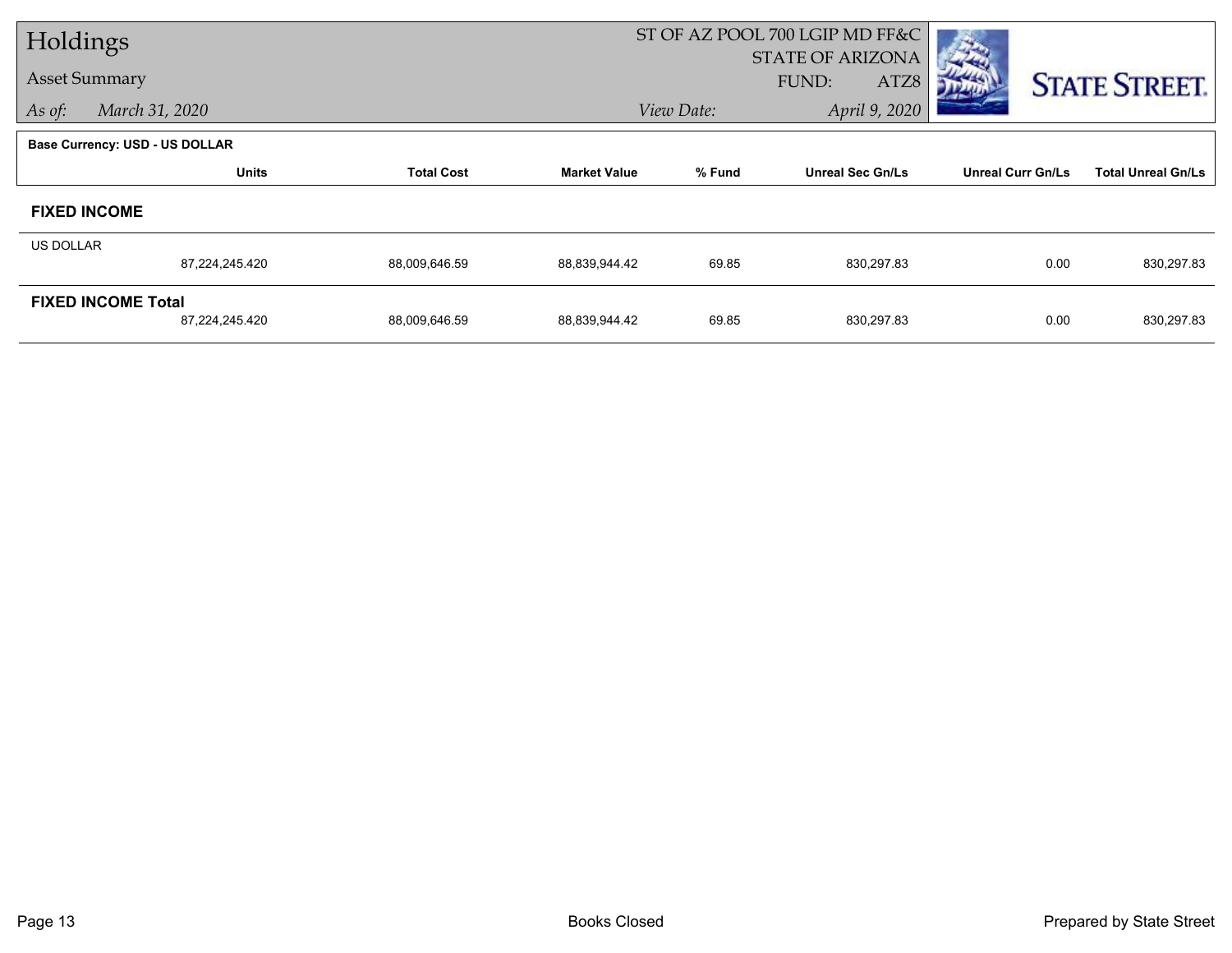| Holdings                 |                                       |                |                     | ST OF AZ POOL 700 LGIP MD FF&C |                         |                      |                           |
|--------------------------|---------------------------------------|----------------|---------------------|--------------------------------|-------------------------|----------------------|---------------------------|
|                          |                                       |                |                     | <b>STATE OF ARIZONA</b>        |                         |                      |                           |
| <b>Asset Summary</b>     |                                       |                | ATZ8<br>FUND:       |                                |                         | <b>STATE STREET.</b> |                           |
| March 31, 2020<br>As of: |                                       |                |                     | View Date:                     | April 9, 2020           |                      |                           |
|                          | <b>Base Currency: USD - US DOLLAR</b> |                |                     |                                |                         |                      |                           |
|                          | <b>Units</b><br><b>Total Cost</b>     |                | <b>Market Value</b> | % Fund                         | <b>Unreal Sec Gn/Ls</b> | Unreal Curr Gn/Ls    | <b>Total Unreal Gn/Ls</b> |
| <b>FUND Total</b>        |                                       |                |                     |                                |                         |                      |                           |
|                          | 125,572,058.310                       | 126,350,330.31 | 127,180,628.14      | 100.00                         | 830.297.83              | 0.00                 | 830,297.83                |